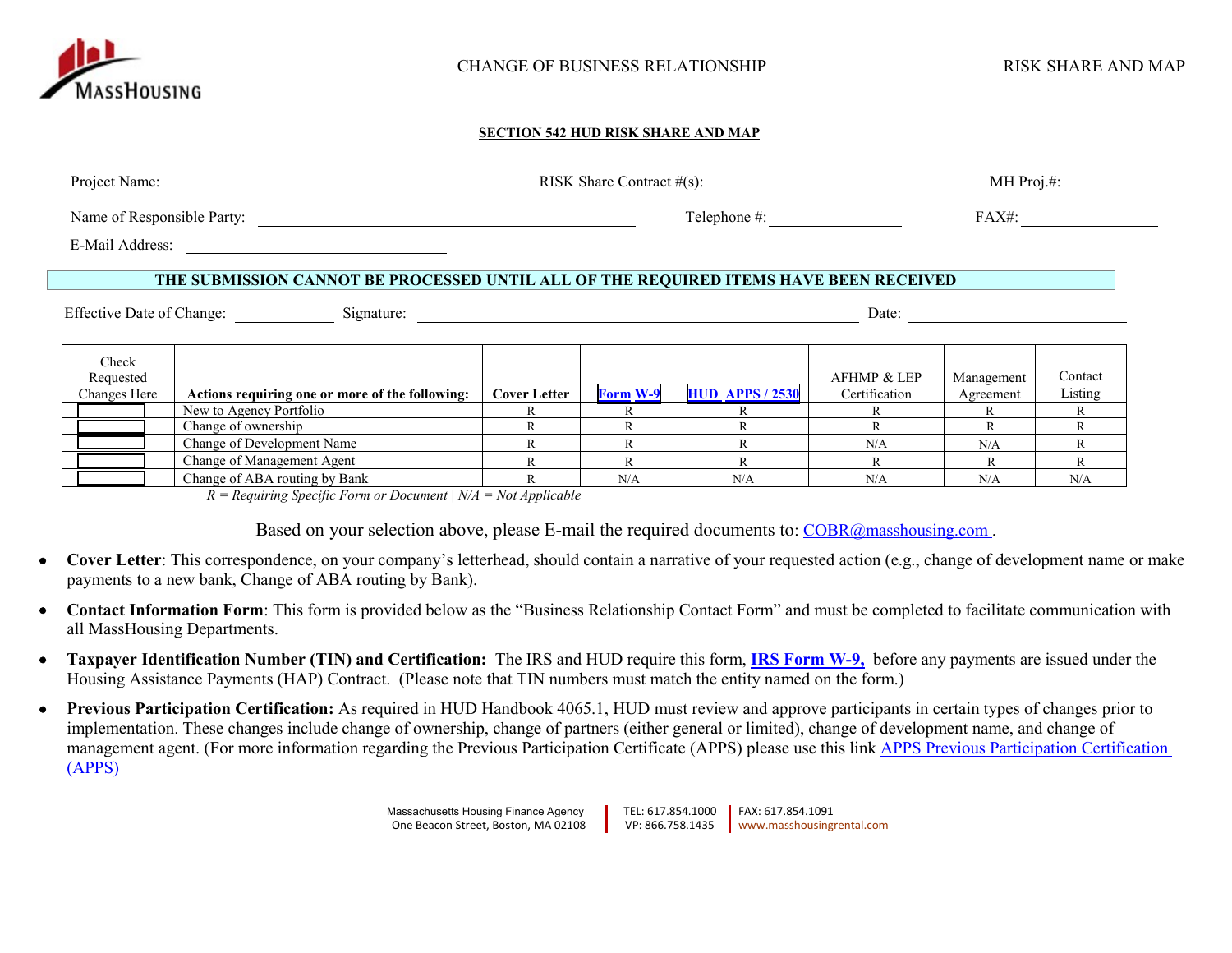- **Management Agreement**: When a change of ownership, development name, or management agent occurs, HUD requires an executed Management Agreement listing the parties as signatories to the agreement. The new management agent may be required to obtain APPS approval prior to commencement of the contract.
- **Affirmative Fair Housing Marketing Plan and Limited English Proficiency (AFHMP and LEP)**: These items are reviewed and processed by MassHousing and sent to HUD for final approval. Please include a new or revised AFHMP and an LEP Certification with your submission.

Massachusetts Housing Finance Agency TEL: 617.854.1000 FAX: 617.854.1091<br>One Beacon Street, Boston, MA 02108 VP: 866.758.1435 Www.masshousing One Beacon Street, Boston, MA 02108 VP: 866.758.1435 [www.masshousingrental.com](http://www.masshousingrental.com/)

Revised: 10/18/2019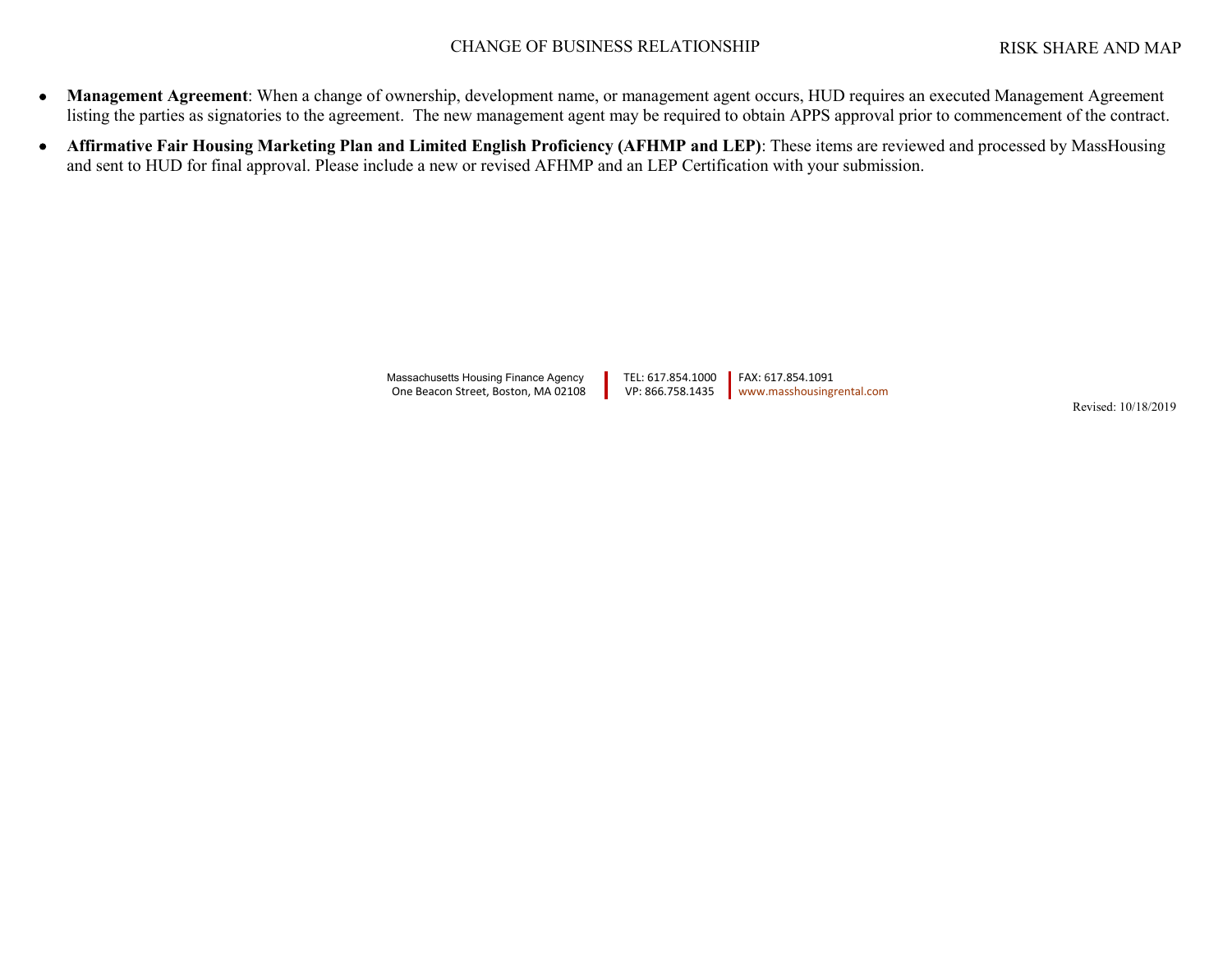

## **Business Relationship Contact Information Form**

|                | Request Date:          |  |
|----------------|------------------------|--|
|                | $MH#$ :                |  |
|                | <b>Effective Date:</b> |  |
| Asset Manager: |                        |  |
|                |                        |  |
|                |                        |  |
|                |                        |  |
|                |                        |  |
|                |                        |  |
|                |                        |  |
|                |                        |  |
|                |                        |  |
|                | FAX Number             |  |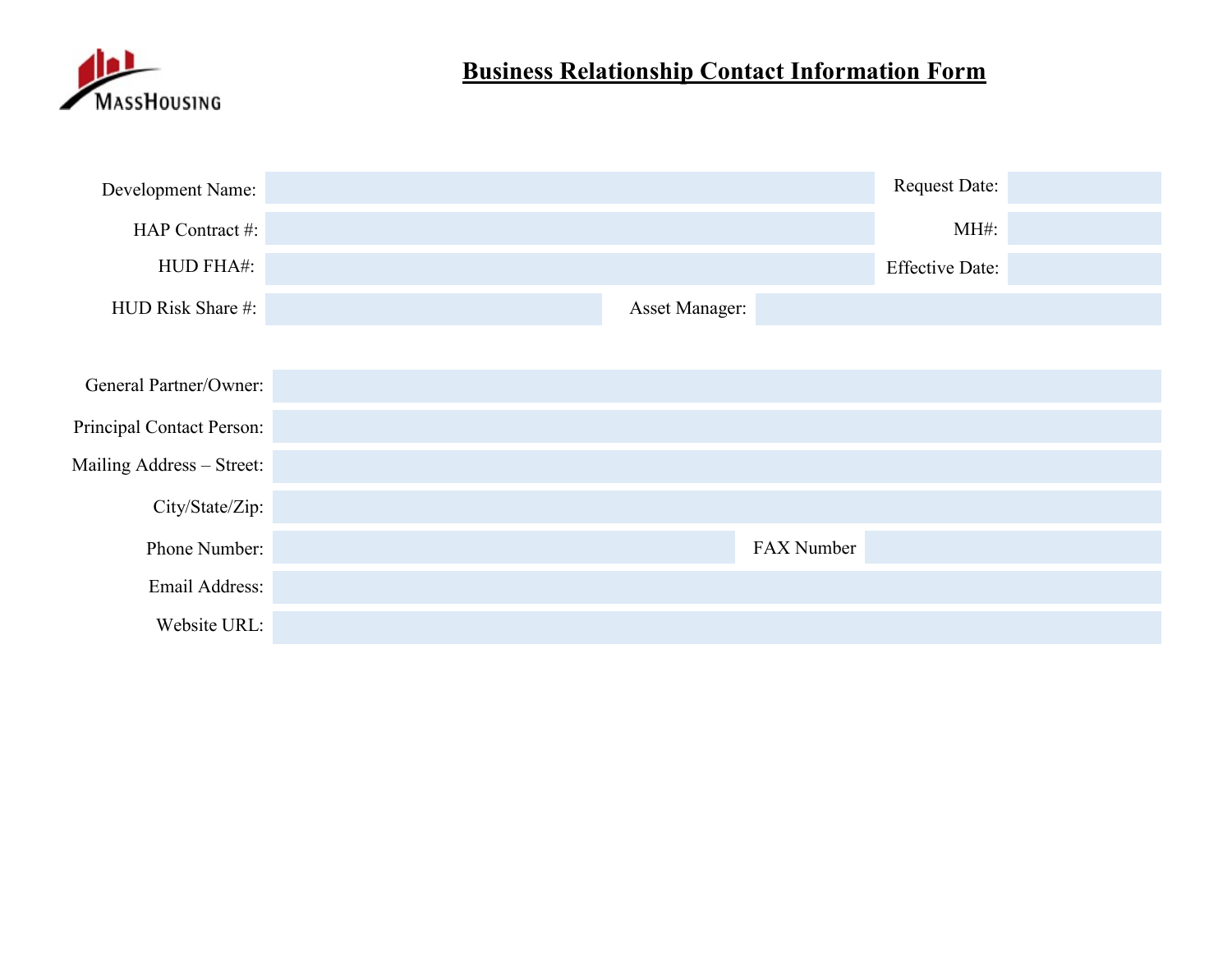| Management Agent:         |            |
|---------------------------|------------|
| Principle Contact Person: |            |
| Mailing Address - Street: |            |
| City/State/Zip:           |            |
| Phone Number:             | FAX Number |
| Email Address:            |            |
| Website URL:              |            |
|                           |            |
| Regional Manager:         |            |
| Mailing Address - Street: |            |
| City/State/Zip:           |            |
| Phone Number:             | FAX Number |
| Email Address:            |            |
| Website URL:              |            |
|                           |            |
| Site Manager:             |            |
| Mailing Address - Street: |            |
| City/State/Zip:           |            |
| Phone Number:             | FAX Number |
| Email Address:            |            |
| Website URL:              |            |